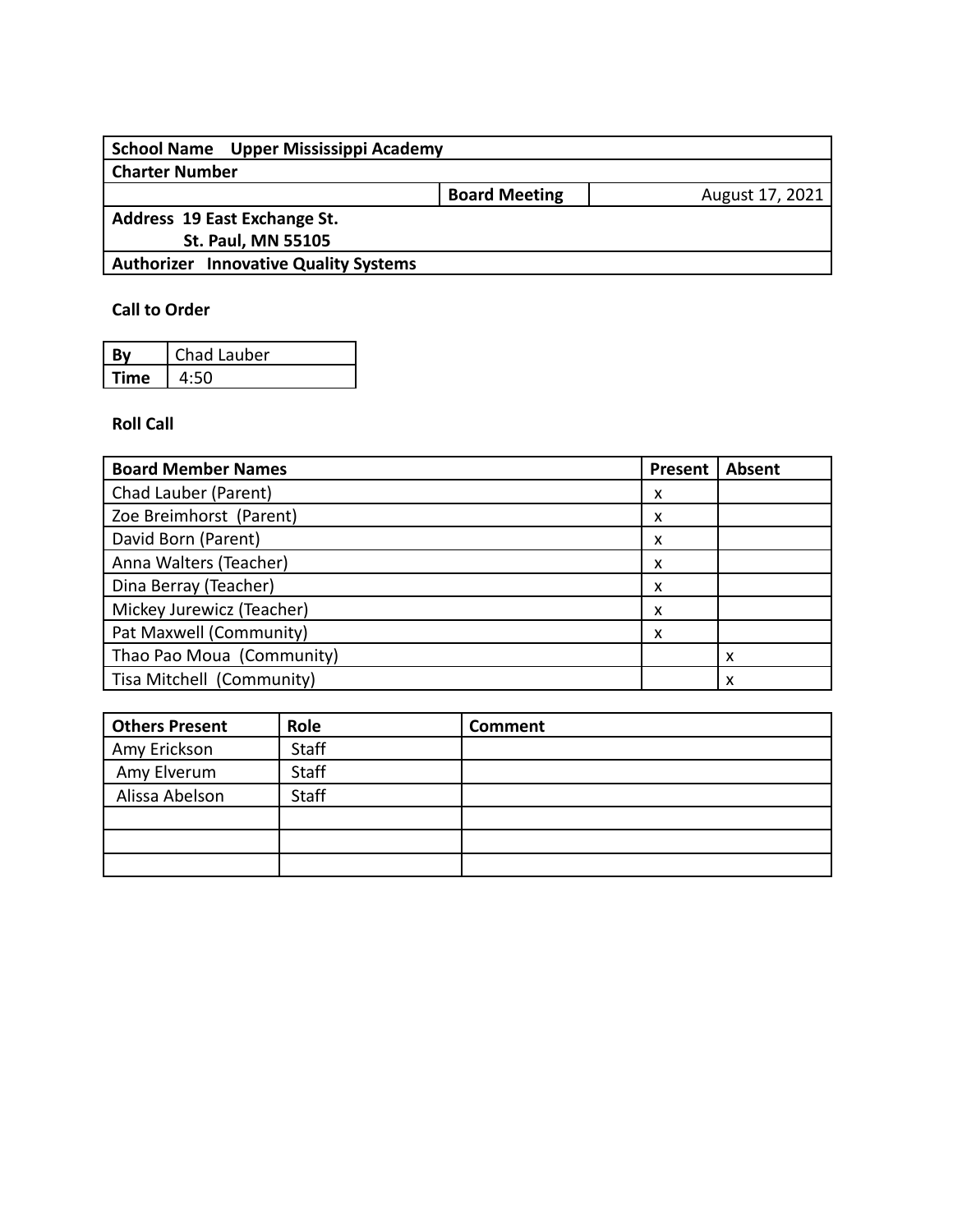| In the Matter of                                                   | Minutes of the Prior Meeting. (July, 2021) |        |     |            |                |  |  |
|--------------------------------------------------------------------|--------------------------------------------|--------|-----|------------|----------------|--|--|
| <b>By Breimhorst</b><br>2nd<br>By Born<br><b>Motion to Approve</b> |                                            |        |     |            |                |  |  |
| <b>Vote</b>                                                        |                                            | Absent | Yea | <b>Nay</b> | <b>Abstain</b> |  |  |
| <b>Board Member</b>                                                |                                            |        |     |            |                |  |  |
| Chad Lauber (Parent)                                               |                                            |        | X   |            |                |  |  |
| Zoe Breimhorst (Parent)                                            |                                            | x      |     |            |                |  |  |
| David Born (Parent)                                                |                                            |        | x   |            |                |  |  |
| Anna Walters (Teacher)                                             |                                            |        | X   |            |                |  |  |
| Dina Berray (Teacher)                                              |                                            |        | x   |            |                |  |  |
| Mickey Jurewicz (Teacher)                                          | X                                          |        |     |            |                |  |  |
| Pat Maxwell (Community)<br>x                                       |                                            |        |     |            |                |  |  |
| Thao Pao Moua (Community)                                          | X                                          |        |     |            |                |  |  |
| Tisa Mitchell (Community)                                          |                                            | x      |     |            |                |  |  |

Minor corrections made.

| In the Matter of          | <b>Agenda for the Current Meeting</b> |         |        |     |               |                |  |
|---------------------------|---------------------------------------|---------|--------|-----|---------------|----------------|--|
| <b>Motion to Approve</b>  |                                       | By Born |        | 2nd | By Breimhorst |                |  |
| <b>Vote</b>               |                                       |         | Absent | Yea | <b>Nay</b>    | <b>Abstain</b> |  |
| <b>Board Member</b>       |                                       |         |        |     |               |                |  |
| Chad Lauber (Parent)      |                                       |         |        | X   |               |                |  |
| Zoe Breimhorst (Parent)   |                                       |         |        | X   |               |                |  |
| David Born (Parent)       |                                       |         |        | X   |               |                |  |
| Anna Walters (Teacher)    |                                       |         |        | X   |               |                |  |
| Dina Berray (Teacher)     |                                       |         |        | x   |               |                |  |
| Mickey Jurewicz (Teacher) |                                       |         |        | X   |               |                |  |
| Pat Maxwell (Community)   |                                       |         |        | x   |               |                |  |
| Thao Pao Moua (Community) |                                       |         | x      |     |               |                |  |
| Tisa Mitchell (Community) |                                       |         | x      |     |               |                |  |

Minor corrections (1) item referencing E-Learning in Policy/Handbook Approvals was approved in the July meeting. Item removed from August agenda.

(2). Statement on Board Code of Conduct (Prepared by Breimhorst) was added to the agenda.

| <b>Public Comment</b> |  |
|-----------------------|--|
| C <b>omment:</b> None |  |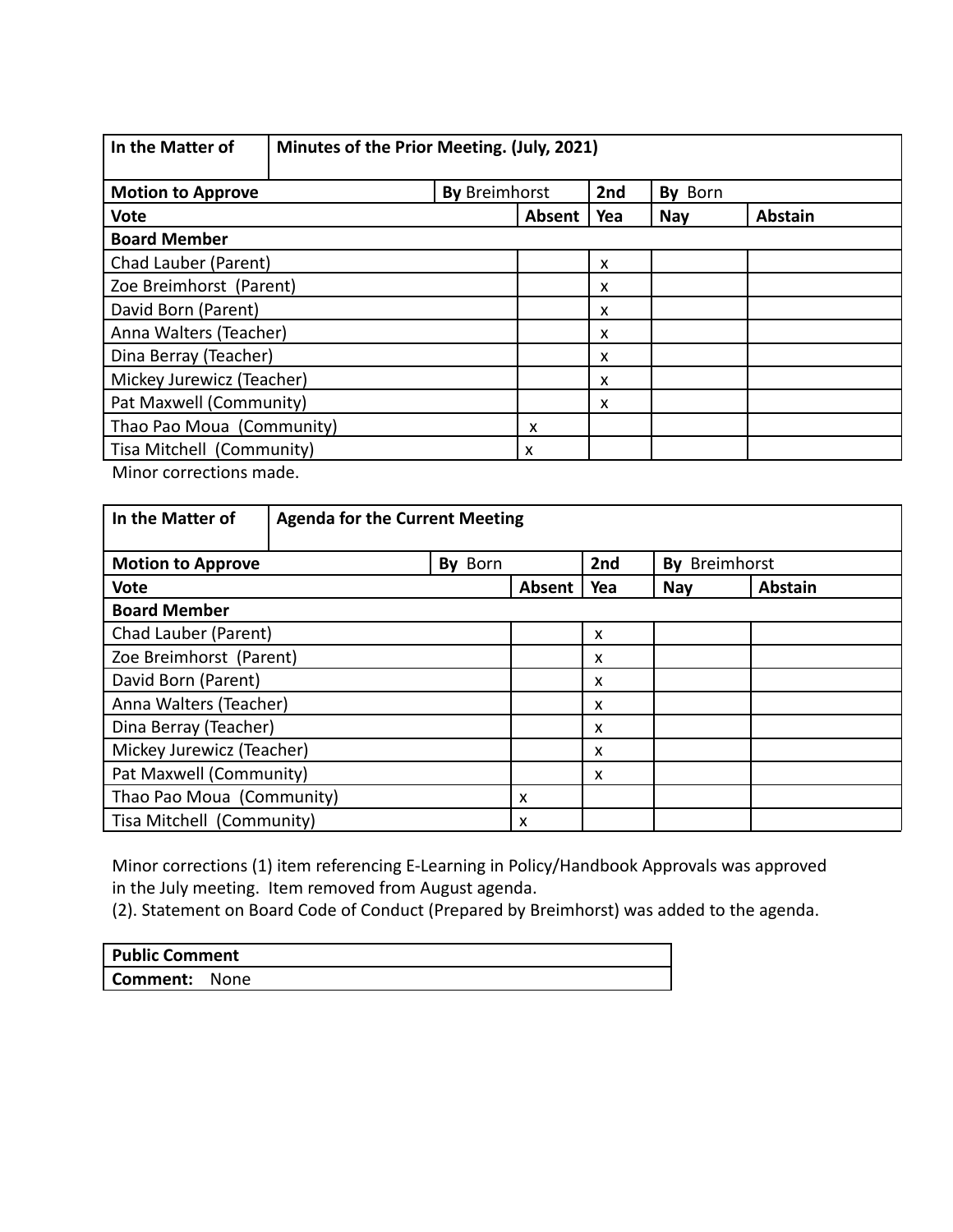| In the Matter of | <b>Financial Report</b>                                                                            |
|------------------|----------------------------------------------------------------------------------------------------|
|                  | Discussion led by Mindy Wachter and Pat Maxwell                                                    |
|                  | <b>Comment:</b> Maxwell initiated the discussion by reporting on the Finance Committee decision to |

assume a more pro-active role with respect to financial reporting. One major change they are implementing with the accountants is to move to a (more or less) quarterly reporting to the full Board unless circumstances require more frequent reports. Doing so will free more Board meeting time and will reduce the time required of Ms. Wachter. This decision was seen as desirable by all concerned. Wachter presented the report due at the August meeting.

| Motion to Approve the report and to<br>adopt the working budget as the |         |        |     |            |                |
|------------------------------------------------------------------------|---------|--------|-----|------------|----------------|
| <b>Approved Budget</b>                                                 | By Born |        | 2nd | By Berray  |                |
| <b>Vote</b>                                                            |         | Absent | Yea | <b>Nay</b> | <b>Abstain</b> |
| <b>Board Member</b>                                                    |         |        |     |            |                |
| Chad Lauber (Parent)                                                   |         |        | X   |            |                |
| Zoe Breimhorst (Parent)                                                |         |        | X   |            |                |
| David Born (Parent)                                                    |         |        | X   |            |                |
| Anna Walters (Teacher)                                                 |         |        | x   |            |                |
| Dina Berray (Teacher)                                                  |         |        | X   |            |                |
| Mickey Jurewicz (Teacher)                                              |         |        | x   |            |                |
| Pat Maxwell (Community)                                                |         |        | X   |            |                |
| Thao Pao Moua (Community)                                              |         | x      |     |            |                |
| Tisa Mitchell (Community)                                              |         | x      |     |            |                |

|  | In the Matter of |  |
|--|------------------|--|
|  |                  |  |

**In the Matter of Policy/Handbook Approvals**

## **Discussion led by Chad Lauber (Certain policies by Erickson and/or Elverum**

**Comment** As follows:

Religious Observance – Tabled: Maxwell is seeking clarification with legal counsel on this item Mask Policy – Approved (Breimhorst moved and Born seconded a motion to permit Erickson to communicate the policy to students and parents immediately.)

Student/Family Handbook – Approved (Born/Maxwell)

Staff Handbook – Approved, pending minor changes, including a modification changing firearms to a more inclusive term, weapons (Born/Walters)

Board of Directors Code of Conduct – Approved pending enhanced statement on attendance at meetings. (Jurewicz/Breimhorst)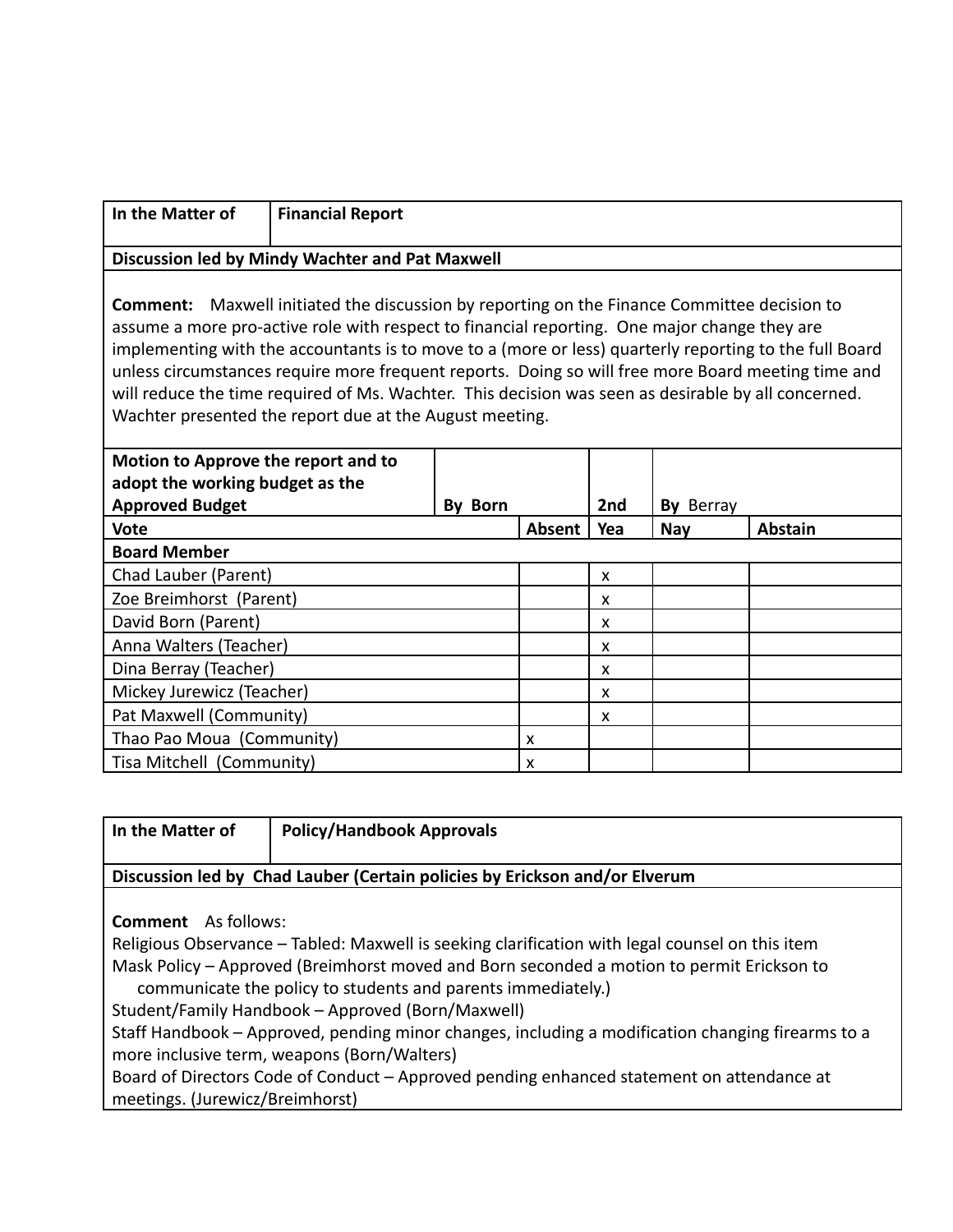| Motion to approve, as noted above<br><b>By Various</b> |  |        | 2nd | <b>By Various</b> |                |
|--------------------------------------------------------|--|--------|-----|-------------------|----------------|
| <b>Vote</b>                                            |  | Absent | Yea | <b>Nay</b>        | <b>Abstain</b> |
| <b>Board Member</b>                                    |  |        |     |                   |                |
| Chad Lauber (Parent)                                   |  |        | x   |                   |                |
| Zoe Breimhorst (Parent)                                |  |        | x   |                   |                |
| David Born (Parent)                                    |  |        | x   |                   |                |
| Anna Walters (Teacher)                                 |  |        | x   |                   |                |
| Dina Berray (Teacher)                                  |  |        | X   |                   |                |
| Mickey Jurewicz (Teacher)                              |  |        | x   |                   |                |
| Pat Maxwell (Community)                                |  |        | x   |                   |                |
| Thao Pao Moua (Community)                              |  | x      |     |                   |                |
| Tisa Mitchell (Community)                              |  | x      |     |                   |                |

| In the Matter of                                                                                                                                                                                                                                                                                                       | Strategic Planning - hiring a coordinator/facilitator |                |        |                           |                   |                |
|------------------------------------------------------------------------------------------------------------------------------------------------------------------------------------------------------------------------------------------------------------------------------------------------------------------------|-------------------------------------------------------|----------------|--------|---------------------------|-------------------|----------------|
| <b>Discussion led by Lauber</b>                                                                                                                                                                                                                                                                                        |                                                       |                |        |                           |                   |                |
| <b>Comment:</b> Addressing the question raised at the August meeting of the Board on strategic planning,<br>the discussion centered on approval of approving a budget item for contracting services.<br>During the discussion, Erickson noted that she has one or two leads, and additional inquiries are<br>underway. |                                                       |                |        |                           |                   |                |
| Motion to Approve expenditure of up to<br>\$10,000 for the services of a strategic<br><b>Planning Coordinator (May be increased</b><br>pending a vote of the Board)                                                                                                                                                    |                                                       | <b>By Born</b> |        | 2 <sub>nd</sub>           | <b>By Maxwell</b> |                |
| <b>Vote</b>                                                                                                                                                                                                                                                                                                            |                                                       |                | Absent | Yea                       | <b>Nay</b>        | <b>Abstain</b> |
| <b>Board Member</b>                                                                                                                                                                                                                                                                                                    |                                                       |                |        |                           |                   |                |
| Chad Lauber (Parent)                                                                                                                                                                                                                                                                                                   |                                                       |                |        | $\boldsymbol{\mathsf{x}}$ |                   |                |
| Zoe Breimhorst (Parent)                                                                                                                                                                                                                                                                                                |                                                       |                |        | X                         |                   |                |
| David Born (Parent)                                                                                                                                                                                                                                                                                                    |                                                       |                |        | X                         |                   |                |
| Anna Walters (Teacher)<br>X                                                                                                                                                                                                                                                                                            |                                                       |                |        |                           |                   |                |
| Dina Berray (Teacher)                                                                                                                                                                                                                                                                                                  |                                                       |                |        | X                         |                   |                |
| Mickey Jurewicz (Teacher)<br>X                                                                                                                                                                                                                                                                                         |                                                       |                |        |                           |                   |                |
| Pat Maxwell (Community)<br>X                                                                                                                                                                                                                                                                                           |                                                       |                |        |                           |                   |                |
| Thao Pao Moua (Community)                                                                                                                                                                                                                                                                                              |                                                       |                | X      |                           |                   |                |
| Tisa Mitchell (Community)                                                                                                                                                                                                                                                                                              |                                                       |                | X      |                           |                   |                |